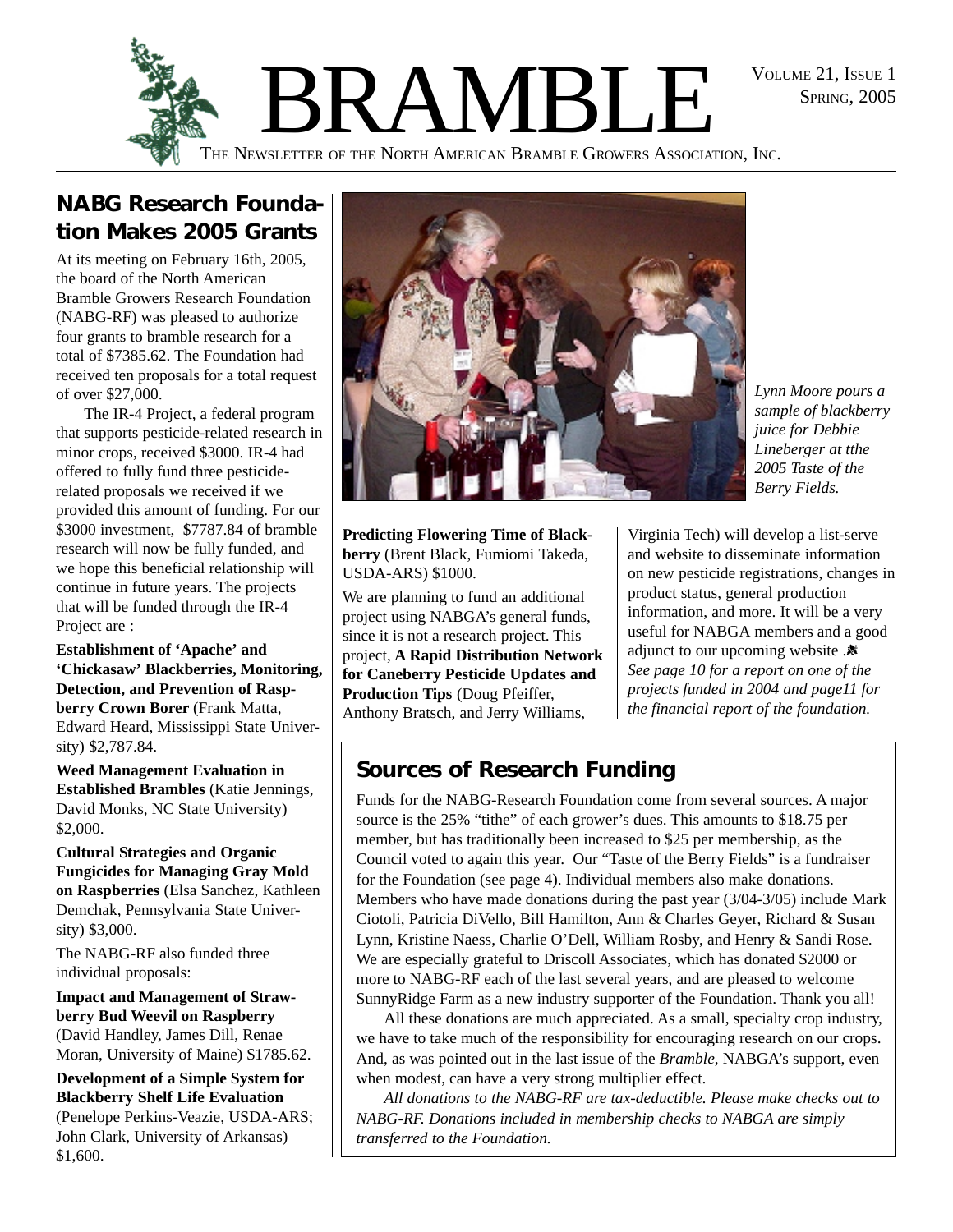## **Conference Report**

Close to 200 people attended the North American Berry Conference in Nashville, Tennessee, our combined annual conference with the North American Strawberry Growers Association. Thanks to the hard work of the joint organizing committee and the dedicated and very professional management group of NASGA, the conference ran very smoothly. Thank you, NASGA!

Brambles turned out to be the "party favors" of the conference: One of our members, Tom Doyle, arranged to have each party of attendees receive a neatly packaged sample of his nursery's Doyle thornless blackberry as they registered. Bramble nurseries were also well represented among exhibitors, with Jones Farms, Nourse Farm, and Indiana Berry all attending.

Bramble sessions were very well attended – the room was almost always packed. Commented presenter Marvin Pritts, "I was surprised by the number of experienced growers who attended the 'ABC's of Growing' workshop. Later

# *Thank you, Sponsors of the North American Berry Conference*

**G.W. Allen Nursery, Ltd.**

#### **Nourse Farms**

## *\*\*\*\*\* Exhibitors*

Agro-K Aquaterr Instruments BioBest Biological Systems Fresh-Pik Produce, Inc. H & H Farm Machine Co. Haygrove Tunnels Hillside Cultivator Co. Hillside Orchard Farms Indiana Berry & Plant Co. J & M Industries, Inc. Jones Farms L & R Business Solutions Lassen Canyon Nursery,Inc. Monte Package Company Nourse Farms Southern Container Corporation

one of them told me that something like that should be offered each year as a 'refresher' because even the experienced growers could use a review every couple of years – even if just to ensure themselves that they are on the right track." Members who did not attend will be pleased to find a detailed article in the Proceedings for that session.

Our "Bramble Grower Showcase" speakers, Gretchen and Dan Copeland, did a great job speaking to the whole group in the general session and in several breakout sessions. Their idea of using "Kiwi clips" to fasten their canes to the wires especially caught listeners' attention and their smart and successful marketing is an inspiration. See the article on their farm on page 6.

A freelance reporter working for produce industry newspaper *The Packer* attended the conference, interested in finding out about trends in both the strawberry and bramble industries and in how small consumer-oriented farms related to the larger wholesale industry. He subsequently wrote two articles in *The Packer* on the conference, one reporting conversations with Ervin Lineberger about the importance of larger container sizes to building the bramble industry, and one on strawberry grower efforts to increase consumer berry consumption.

NABGA's "Taste of the Berry Fields" was successful both as fundraiser and social event (see page 4). And Nashville proved a fine place to socialize with old and new friends – if berry growers didn't dance on the tables, they definitely did dance!

**The BRAMBLE** is a quarterly publication of the North American Bramble Growers Association (NABGA) and is a benefit of membership in the association. For sample copy, reprint permision, membership information, and advertising rates, contact NABGA 1138 Rock Rest Road Pittsboro, NC 27312 Phone: 919-542-3687

Fax: 919-542-4037

Email: nabga@mindspring.com

*The Bramble © NABGA 2005*

## **Introducing Our New Regional Representatives**

**Dena Fiacchino** (Region 3) became interested in plant science and agriculture when she moved as a teenager from the Chicago area to more rural Southern Illinois. After obtaining a BS in Horticulture, she worked on several commodities at the Horticulture Research Center at Southern Illinois University and began a masters program, conducting field research on fruit crops. After obtaining her MS in plant and soil science, she moved to New York state, planning to work on a Ph.D. in horticulture at Cornell and begin a career in the plant and agricultural field. She is currently employed as a tree fruit and small fruit specialist for Cornell. Dena writes, "My primary focus personally is with the small fruit industry, trying to develop new, scientific applications to maximize yields and improve fruit quality. As a professional as well as a small fruit enthusiast, I hope to encourage and develop a more diverse population of small fruit growers in New York."

**Stanley Scarborough** (Region 5) is Production Manager for SunnyRidge Farm in Winter Haven, FL. He has been operating their Georgia farm since 1994, and lives in between the two locations. The farm has 200 acres of blueberries and added blackberries four years ago. Three years ago, they became a test site for Arkansas blackberry breeder John Clark. Stanley is also a director of the Georgia Fruit and Vegetable Growers Association.

**Carlos Fear** (at-large member) has been working with bramble research for about 16 years, first with Sweetbriar Development, and for the last five years at Driscoll Associates, where he is Director of Blackberry and Raspberry Research. He has been a member of NABGA since 1990 and also serves as a member of NABGA's Research Committee. His interests include helping to promote more bramble research to help growers produce better fruit and solve production problems.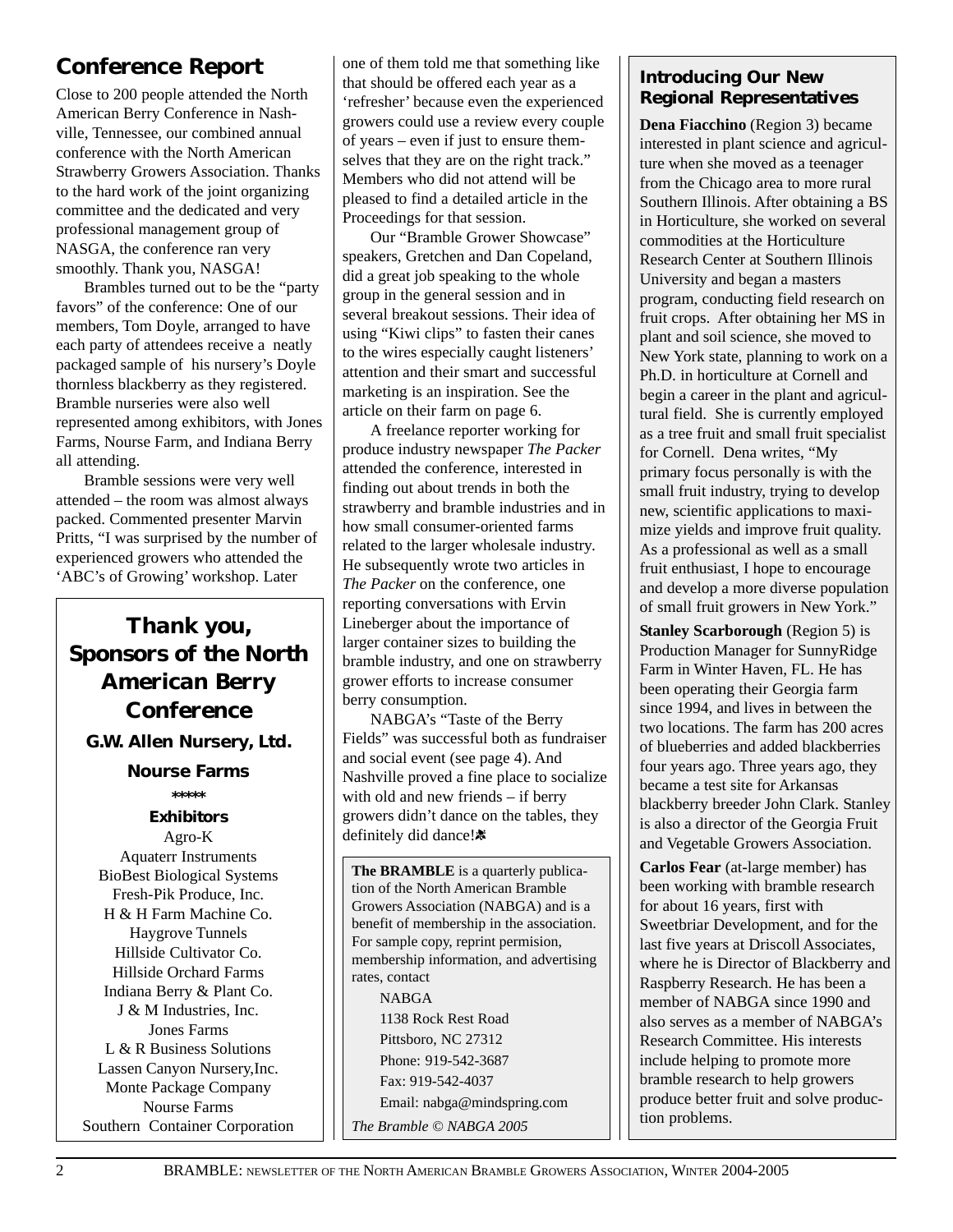# **2005 NABGA Annual Meeting Report**

## **New Officers**

The Executive Council has elected its officers for 2005. Ervin Lineberger, who had been serving as Vice President, stepped into the President's job. Tom Walters, Region 8 representative, became our new Vice President.

## **Regions Redefined**

To reflect the growth of the blackberry industry in the South and current distribution of membership, the recent annual meeting approved a redefinition of our eight regions, a change recommended by the Executive Council. Old Region 3 (MI & NY) was combined with Region 4 (NJ, PA, Europe, South Africa), to make a new Region 3. Old Region 5 was renamed as Region 4. New Region 5 is now made up of the Deep South states that were in Region 7 (AL, GA, FL, LA, MS, & TX). Region 6 is unchanged. Region 7 now contains NC, SC, VA, & DC. Region 8 (western states) is unchanged. And a new "At-Large" position on the Council has been created. As the organization grows and changes, these regions may again need readjustment; for example, Region 6 is currently quite large.

*Contact information and for all Council members and the states in each region are listed on the back page of the newsletter.*

## **Election of Regional Representatives**

Three new regional representatives were elected to the NABGA Executive council. To right are a few brief comments supplied by each of them. Please note that we still have one vacant position on the Executive Council: Region 1 (Canada). If you are interested in serving, please contact the NABGA office or NABGA President Ervin Lineberger. Many thanks to those Council members stepping down this year: Kristine Naess, Larry Krieger, and Mark Ciotoli.

## **Budget Approved**

NABGA's budget for FY 2005 was

# *Briefly Speaking...*

# NABGA Goals for 2005

During the annual meeting of the NABGA members at the recent Berry Conference in Nashville, discussions led to the adoption of three areas of need for the organization to work on. These are:

- 1. Improved communications among all associated with the bramble industry and easier accessibility by interested individuals to the educational programs of the organization.
- 2. Promotion of blackberries and raspberries to the consuming public.
- 3. A unified voice to represent the bramble industry.

The areas of need will be addressed by action projects having specific measurable objectives and goals. Some projects may target a single area of need, while others will incorporate two or three. Overall, our expectation is to be more successful in accomplishing the purpose of NABGA as stated in the Bylaws.

Your Executive Council is already working towards these goals. For example, we are exploring the possibility of holding several regional meetings in 2006 in the Pacific Northwest, in Georgia, and in New York and have been approached about the possibility of another meeting in 2007. All of these would be cooperative efforts with other organizations. We are exploring, in concert with a coalition of berry organizations, some very exciting promotional opportunities. We've opened discussions with USDA on the possibilities of seeking Specialty Crops funding for the bramble industry (see page 9). Our target date for having our new website up and running is June 1, and the special project we've funded with Dr. Pfeiffer of Virginia Tech will complement that effort. The June issue of *The Bramble* will detail our projects and the progress made.

Willing members are needed! Our Executive Council members take seriously their job of representing their regions. Please contact them with your ideas and comments. And please call or email the Executive Secretary if you would be willing to be a committee member for a project or are interested in one of the general committee areas mentioned below in the report on the annual meeting. Thank you in advance for your support.

*—Ervin Lineberger*

"People can be identified in three categories: Those that make things happen, Those that watch things happen, and Those that wonder what happened."

approved at this meeting; see the budget and financial summary on page 11.

## **Plans for the Future**

NABGA president Ervin Lineberger presented the group with a vision for the future and a set of goals and objectives that had been earlier discussed by the Executive Council. NABGA will be greatly increasing its level of activity and service to members and our industry! Volunteers were sought to work in four basic areas:

- **Meetings/Educational Programs**
- **Research**
- **Industry Issues & Problems**
- **Bylaws and Finance**

The last of these will take on the task of examining our bylaws and financial recordkeeping and suggesting any changes needed to improve the function of the organization and conform to legal requirements.

Several people signed up on the spot for committees, and suggestions were offered for building membership and increasing Research Foundation funds. $*$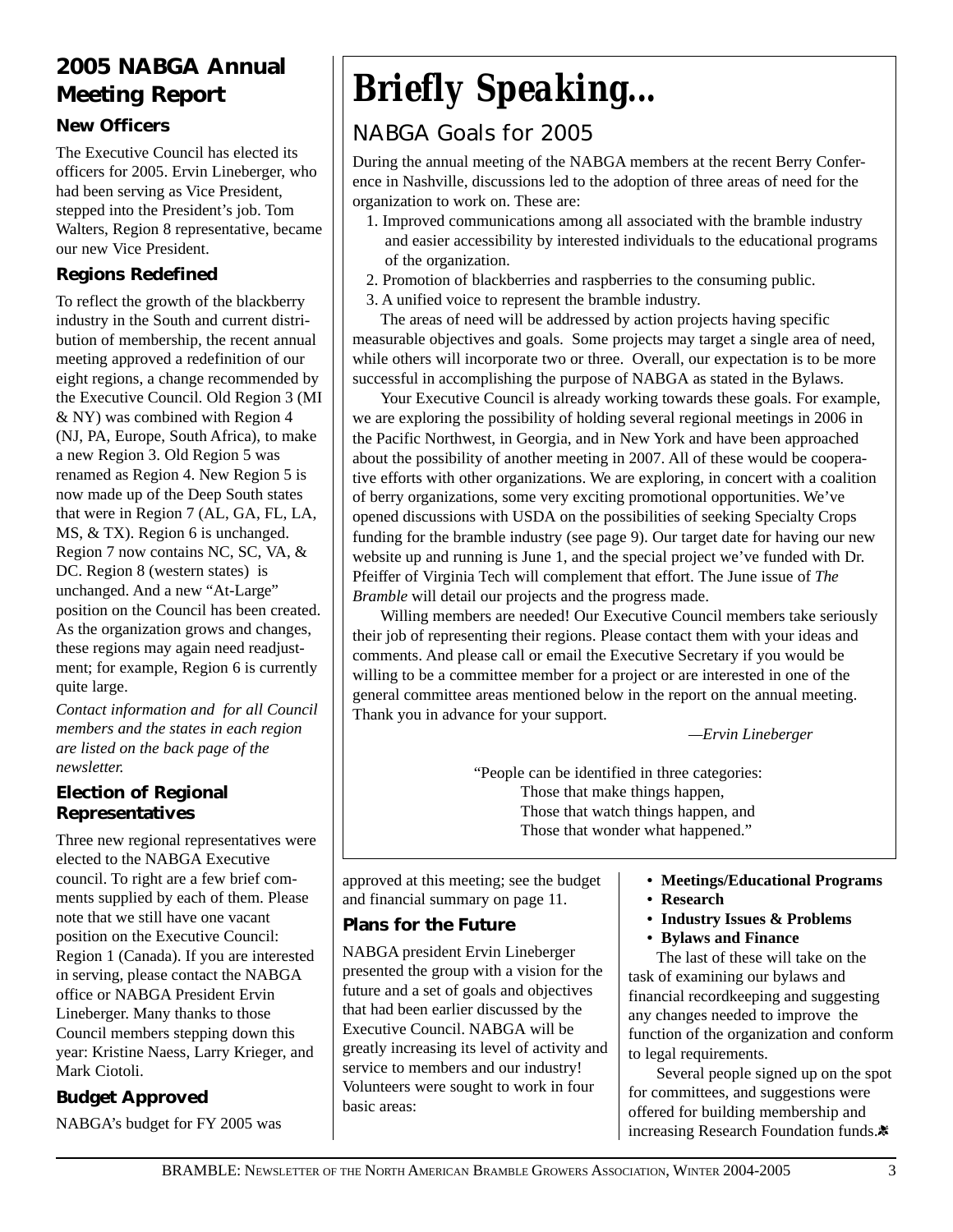# **A Taste of the Berry Fields**

NABGA's special social and fundraising event at the Berry Conference celebrated small fruit products with wines, juices, jams, jellies, salsas, syrups, baked goods, and more, made from all kinds of raspberries, blackberries, strawberries, figs, and combinations of fruit....and, we raised about \$600 for the NABG Research Foundation.

Many members contributed products, especially various kinds of jams and preserves. Ervin and Debbie Lineberger and Richard and Susan Lynn contributed wines made from berries from their farms. New member Al Shirley of Pigeon Forge, TN made the extra effort to get donations from two wineries in his area and bring them to his first NABGA event. Tennessee strawberry grower Nancy Edwards brought two trays of delicious and beautifully arranged strawberry bread slices with a strawberry yogurt spread (see picture to right). Exhibitor Hillside Orchard Farm moved their slushie machine for the event, and contributed many products they



had created for NABGA members. Private label producers Braswell Foods and Dillman Farm sent samples of their products. Even the hotel got into the spirit by donating French bread, freshly baked just for us, for dipping samples of salsas and similar products. The crowd was noisy and cheerful, clearly having a good time.



Special thanks to Ervin

Lineberger, who bought and brought all the supplies (plates, napkins, cups, crackers, etc.) for this event.

## **Donors to the Taste of the Berry Fields**

Apple Barn Winery, TN Cal & Judy Blake, Caludi's Acres Anthony Boutard, Ayers Creek Farm, OR Braswell Food Company, GA Dillman Farm, IN Jan Earl-Woods & Tim Woods, Earl's Berry Farm, MI Nancy Edwards, Valley Home Farm, TN Chuck & Ann Geyer, Westmoreland Berry Farm, VA Ervin & Debbie Lineberger, Killdeer Farm, NC Richard & Susan Lynn, Sand Hill Berries, PA Hillside Orchard Farm, GA Karma Lee, Buckwheat Farm, NC Mountain Valley Vineyard, TN Richard Ward, NC *Apologies to any donor who may have inadvertently been left off this list.*

# **Variety Trial Yields Fine Jam**

#### *By Anthony Boutard*

*Responding to NABGA's call for products to feature in The Taste of the Berry Fields, Anthony Boutard sent two jars of jam, though he couldn't come to the conference himself. He sent the following letter along with his samples.*

We are trialing WSU -1068, developed by Patrick Moore at the University of Washington, Puyallup. We planted the field in June 2003. We started picking the baby crop 20th June 2004 and continued to the 14th July. A total of 45 flats were sold, mostly to restaurants. We also made jam and froze some to assess their quality. Needless to say, the harvest was slow and a wash financially, but it

did give us a chance to introduce the berries to our customers.

The wry reaction of our workers was: "The berry is very slow and hard to pick because you put one berry in the flat and two in your mouth." The facts that the berries are large, the canes practically spineless, and the fruit holds well on the cane, are all a plus. The berry would make a superb U-pick berry for these reasons alone.

The versatility of the berry also recommends it for a small market farm such as ours, as well U-pick operations. It is delicious fresh, freezes well, and makes an excellent jam. We sold the berries as "Raspberry WSU 1068" and explained to our customers that it is a new cultivar developed using classic breeding techniques and is under evaluation. The restaurants, ranging from

institutional cafeterias run by "Bon Appetit" to white table cloth restaurants such as "Higgins," loved the berry, especially its clean fragrance and perfect balance of acidity and sugars.

We are very happy to be growing this berry. We look forward to having an easier name to market, such as "Cascade Market" or "Market Pride," reflecting the fact that the berry is well adapted to the requirements of the small market farm. Thus far, our reaction to WSU 1068 is 100% positive, and we have not uncovered a single problem with the plant or fruit, other than the fact that all of us would rather eat the berries than put them in the basket.

*Anthony Boutard can be contacted at Ayers Creek Farm, 15219 SW Spring hill Road, Gaston, OR 97119, aboutard@orednet.org*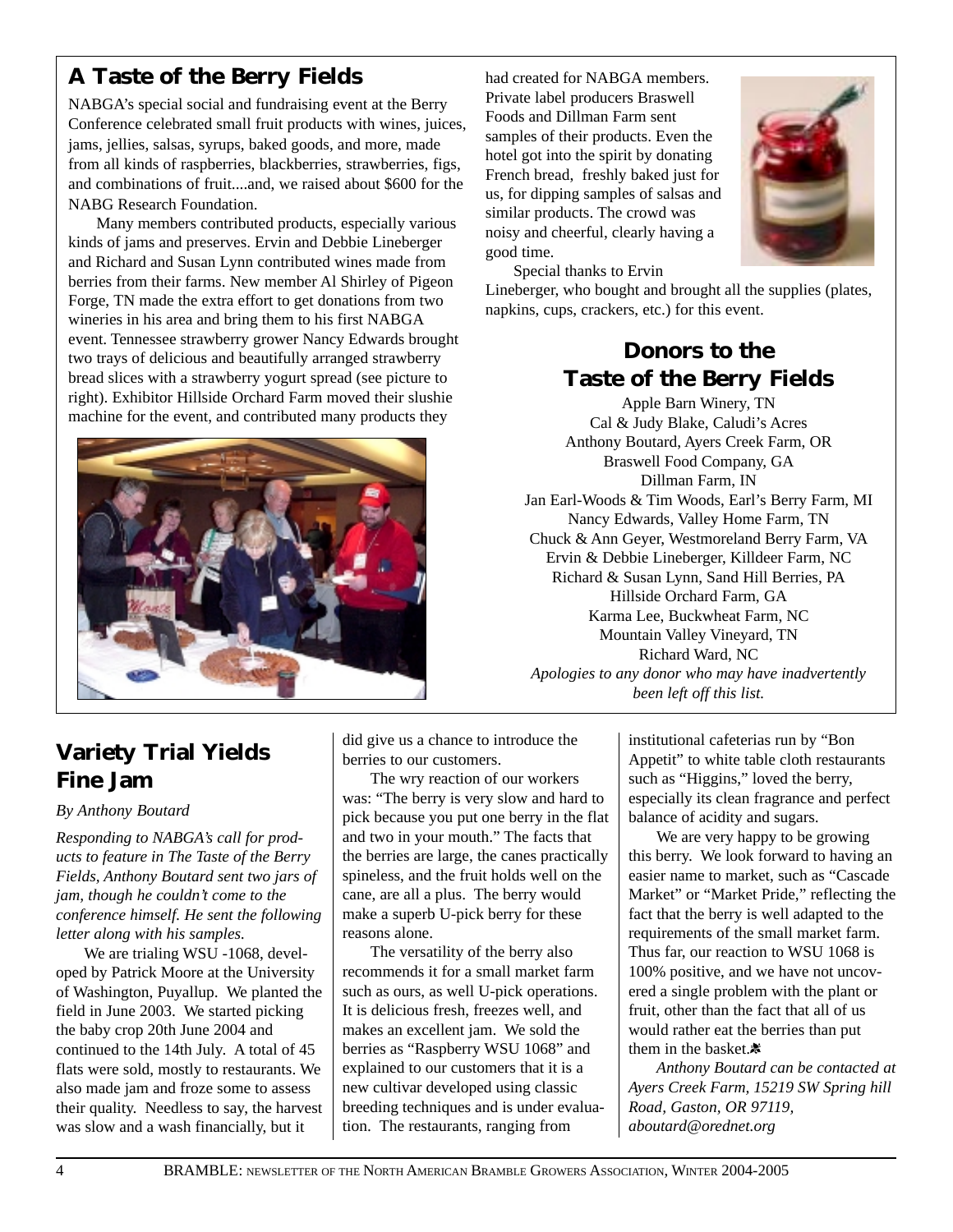





# **What Causes** *This***?**

You're out in the field, and you notice something weird about some of your plants. Maybe the color is bad or the tips are droopy. Maybe the leaves are all chewed full of holes. Or perhaps there are some strange bumps or lesions on the canes. What causes these symptoms?

If you don't know the cause of the symptoms and don't happen to have an expert bramble doctor in your pick-up truck or at the local extension office, there are now two on-line diagnostic tools (at least, two we know about) to help you figure out the problem. Both feature clear, color illustrations of common and not-so common bramble problems and lead you down a decision tree to zero in on the cause of your particular problem.

One of these, the Blackberry Diagnostic Tool, is brand new and concentrates on blackberries and warmer climates. It is is being created by Dr. Gina Fernandez at NCSU. There are still



*This list was developed by Dr. Gina Fernandez, Small Fruit Specialist at NC State University and reviewed by Dr. Marvin Pritts at Cornell. Chores and timing may be somewhat different in your area or for your cropping system.*

#### *Plant growth and development*

- ❑ Plants deacclimate quickly
- ❑ Bud differentiation (additional flowers formed)
- ❑ Bud break
- ❑ Flowering
- ❑ Primocane emergence

#### *Pruning and trellising*

- ❑ Finish pruning and make sure all floricanes are tied to the trellis before budbreak.
- ❑ Rotate shift trellises to horizontal position before budbreak; rotate to upright position immediately after flowering.

#### *Weeds*

- ❑ Weed growth can be very vigorous at the same time as the bramble crop peaks. Don't let weeds get out of control.
- ❑ Weed control is best done earlier in the season before harvest commences.
- ❑ Hand-weed perennial weeds in and around plots.

a few pictures missing, but you can visit it at http://www.ncsu.edu/project/berries/ diagnostic\_tool/blackberry\_diagnostic \_tool.html. (Bookmark that, you don't want to type all that in twice!). Gina would be pleased to have your comments and suggestions as she fine-tunes the site.

The other, and a model for Dr. Fernandez's, is the Berry Diagnostic Tool, by Dr. Marvin Pritts. It is focused primarily on the Northeastern states and Canada and includes raspberries, strawberries, blueberries, and grapes. Find it at http://www.hort.cornell. edu/department/ faculty/pritts/BerryDoc/Berrydoc.htm.

*Pictured above: Crown gall damage, and leaves curled by psyllids, from the Blackberry Diagnostic Tool, and sawfly larvae damage from the Berry Diagnostic tool. Find them in glowing color on the websites. mpressive....*

#### *Insect and disease scouting*

The period of time in the spring when the plant is flowering is the most important season for control of insects and diseases. Know what your pests are and how to control them.

#### *Water management*

- ❑ Bramble plants need about 1"-2" water/week. This amount will be especially critical during harvest.
- ❑ In the South onsider installing an overhead system for evaporative cooling. Turn on once or twice a day from 10 am to 3 pm for short periods of time (approx. 15 minutes) until mid afternoon.

#### *Nutrient management*

❑ Apply second half of nutrients if doing split application.

#### *Marketing and miscellaneous*

- □ Service and clean coolers.
- ❑ Make sure you have enough containers for fruit in the coming season.
- ❑ Prepare advertising and signage for your stand.
- ❑ Contact buyers to finalize orders.
- ❑ Hire pickers.
- ❑ Prepare signage for field orientation; it is easier to tell pickers where to go if rows are numbered.

#### **Resources**

The *Midwest Small Fruit Handbook* has been revised and is now available. The handbook features fullcolor photos of the major disease symptoms and insect pests. Comprehensive IPM recommendations are included for control of insects, diseases, and weeds on strawberry, brambles, blueberry, and grapes. The handbook is a bargain at \$9.75. Call 614-292-1607 or email pubs@ag.osu.edu to order. Visa and Mastercard orders are accepted.

The updated version of the New York *2005 Pest Management Guidelines for Berry Crops* is now online at http:// www.fruit.cornell.edu/Berries/pestman/ index.html.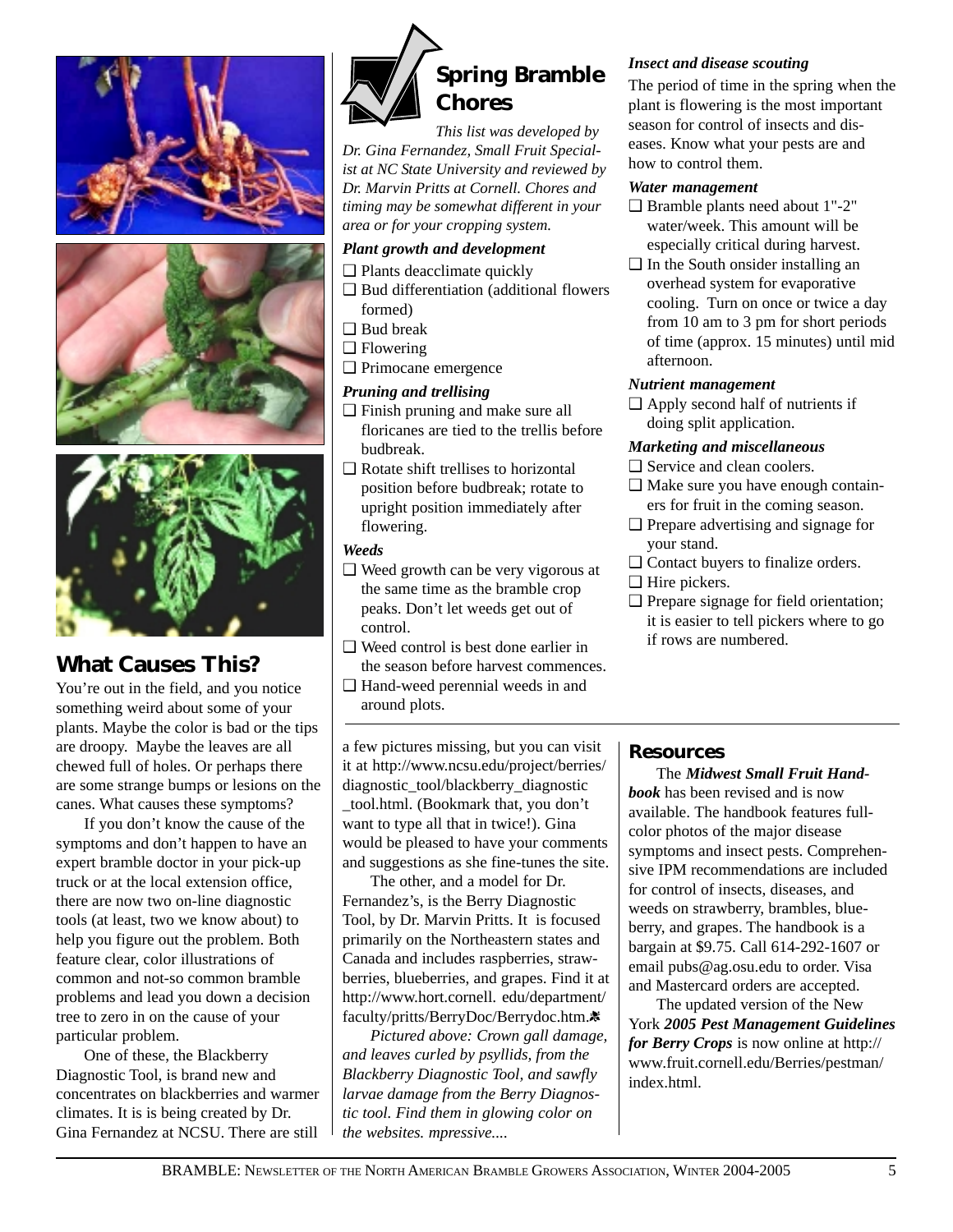## GROWER PROFILE

## **Sweet Berry Farm**

*By Dan and Gretchen Copeland. Dan and Gretchen were "Grower Showcase" speakers at the recent National Berry Conference in Nashville, TN. This article is developed from an outline they prepared for their presentation.*

Sweet Berry Farm is a pick-yourown farm in Texas. We have two locations: one in Marble Falls, about 45 miles west of Austin, the other in Lexington, about 45 miles east of Austin. Having two locations allows us to capture more of the Austin market, to spread out bad weather risk, such as thunderstorms and hail, over a larger geographic area, and to maintain a smallfarm atmosphere.

Our clientele is primarily moms with kids, mostly "city folk." About 80% drive more then 45 minutes to the farm. Our theory is that if the farm is right around the corner, people will say, "I need to pick some berries, but I'm too



busy today and I'll do it tomorrow," and then the season is over before they ever get out. We like to be at least 30 minutes from the bulk of our target audience. That is just the right distance for parents to make a firm decision that "this weekend we are going to visit the farm."

Our marketing philosophy is that the "experience" is #1 and the farm should be an "event to go to." Ten percent of our budget is spent on marketing. When there is a glut of berries, we spend

money on marketing, not labor to pick it. We keep the farm clean and presentable and offer a fun, wholesome one-of-akind family experience. We refuse to compete with our competitors on price and never lower base price. Prices are set to insure a profit – weather permitting! If you think your customers really enjoy coming to the farm, and it makes you feel good to see them experience it, then what good would you be doing them if you set your prices so low you

*potatoes.*

*The Copelands require all their customers to use this custom cardboard box, which holds about 7 pounds of strawberries, for their PYO strawberries, blackberries, and*

# The Small Fruit Plant Grower's Resource #1 Supplier of Strawberry and Raspberry Plants Need help? Call the professionals. 41 River Rd., S. Deerfield, MA 01373 413-665-2658 noursefarms.com Check out our new varieties for 2005!

# World Famous Doyle's Thornless Blackberry Look what you can get from one plant

Totally thornless and does not sucker Yields 10–20 gallons per plant! Proven producer since 1975! Grows from Alaska to Florida ALL 50 states

Just one Doyle Thornless Blackberry yields more than 30 ordinary plants! Large, Sweet, Juicy Berries—sooo good!



Adapts to patios and small yards a big plus



**50¢ from your backyard!**

(6/26/1900–1/13/01) No other blackberry compares to the Doyle! Great for commercial growers. Call or write for free literature.

> DOYLE'S THORNLESS BLACKBERRY INC. **1600 Bedford Road • Washington, IN 47501 Tom Doyle 812-254-2654 fax 812-254-2655 tomdoyle@fruitsandberries.com www.fruitsandberries.com**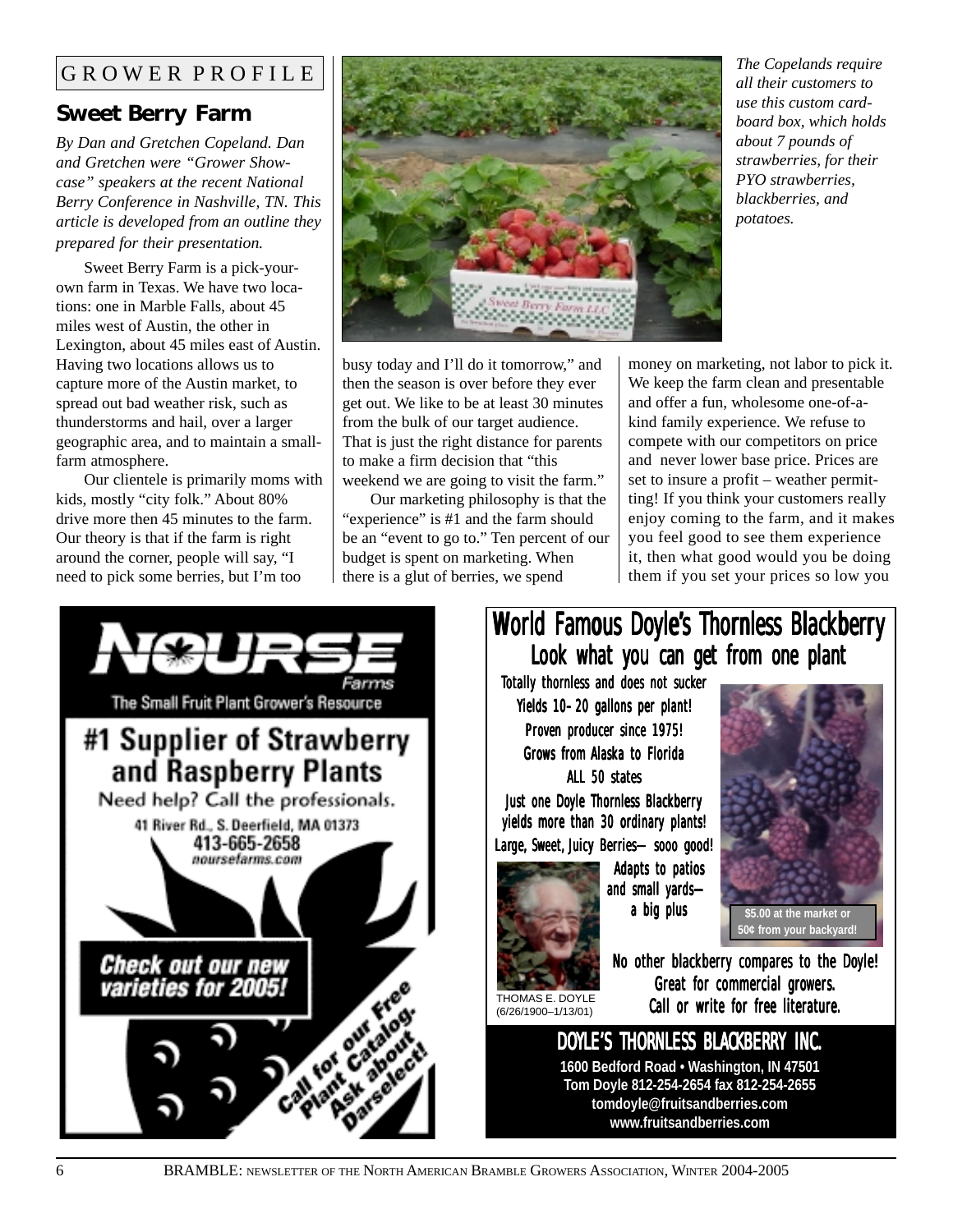

*The Marble Falls location of Sweet Berry Farms. The blocks of land below and right of the Texas-shaped maze are strawberries; blackberries make up the darker block in the lower right.*

went out of business?

Our strategies include offering ample and convenient parking, keeping a growing email, list (therefore lowering marketing costs), maintaining a web page and keeping it current, and developing large "press release media" list so we get as many free stories as possible. We resist commercialization and emphasize quality. We keep labor costs to a minimum and are proud to be a "Mom and Pop" farm.

Sweet Berry Farm has four acres of strawberries in Marble Falls and two in Lexington. We raise some Sweet Charlie – not because we like the berry but because of its earliness, but Chandler is our mainstay. We begin picking as early as Feb 29 or as late as April 1. Though overall we have mild temperatures, we experience great highs and lows. We only use 1.5 oz. frost covers for frost protection, having made a roller that greatly helps putting out and taking up covers. We usually deploy covers five times a spring. Our production methods are similar to other growers in the Southeast, and we have same growing problems as everyone else.

It is very important to plan our production to be open (and rolling) at certain times of the spring. Good Friday is historically our biggest sales day of the spring – in 2004 customers picked over

5,200 pounds of berries at the Marble Falls location on that day alone. We plan our strawberry marketing plan around Easter weekend.

Customers must pick into our boxes, which we have made for us (the box is plastered with our name, phone numbers and picking dates). The box costs the customers 50 cents (our cost is about 32 cents), and it holds about seven pounds of berries. We encourage customers to hold onto the box and bring it back with them on their next visit, and our scales are set up for the tare weight of the box. The same box is used for our PYO blackberries and potatoes. Strawberries are \$1.99 per pound PYO, \$2.50 pre-pick (we do almost no pre-pick, but sometimes we will take orders).

"Dig Your Own" potatoes, while not a huge part of our operation (less than one acre), are a nice addition to the income pie. We raise red Lasota new potatoes. A \$300 investment returns between \$2000 and \$3000. The best part is that they require virtually no labor and no sprays (most of the time). We put them on plastic-covered strawberry beds, so there are no weeds, punch holes with our strawberry planter, shove in slips by hand, and then pull off plastic to harvest. We only pull the plastic where we want people to dig that day, which helps harvesting occur in an orderly way.

Potatoes sell for sell for \$.89 per pound in our box.

We also raise blackberries - four acres in Marble Falls, and two in Lexington. Our varieties are:

- Brazos May 8 to June 10; very thorny, very strong taste, while not the best berry it is earliest, which we need to overlap Strawberries going out. Makes better jam
- Kiowa May 16 to July 4th; by far our favorite mainly because of 'wow' appeal; customers can't get over the size
- Arapaho May 20 to July 1st
- a few thornless for the novelty.

Customers do not care about thorns because our management system keeps the plants narrow and the fruit mostly on the outside, so they don't have to reach in.

For initial plantings, in order to maximize land use and prevent a year of down time, we grow strawberries where the blackberries will be put. Then, we mow the strawberries when they are finished, replace the plastic, and plant tissue-cultured blackberry plugs. We remove every other bed to make rows on 12-foot centers (our strawberry beds are on 6-foot centers). Our trellis is nothing more than a 4-wire fence of 12.5-gauge smooth wire, with wires at 1.5, 2.5, 3.5 and 5 feet heights. Canes can grow too tall-we did not like customers bringing ladders-so we tip them at 4.5 feet. The first year is a pain in the neck to trellis; even erect varieties are not very erect. When canes reach a wire, we use a clip to hold it up, using clips from Kiwi West Products, Inc (1555 Willow Road, Nipomo, CA 93444. phone 800-929- 3769, www.klipon.co.nz). When we remove floricanes after harvest, we leave the clips hooked on the wire, and are usually able to use existing clips to fasten new primocanes to the wire in one or two places. About mid-August we hedge with a gas powered hedger – if time allows. In winter, we hedge again. We sell blackberries for \$2.25 per pound PYO in our boxes. Our only pre pick is for call-in orders by elderly customers.

We offer spring and fall mazes (May/June and Oct/Nov). The mazes are grown from a 3-way Sorghum

*continued next page*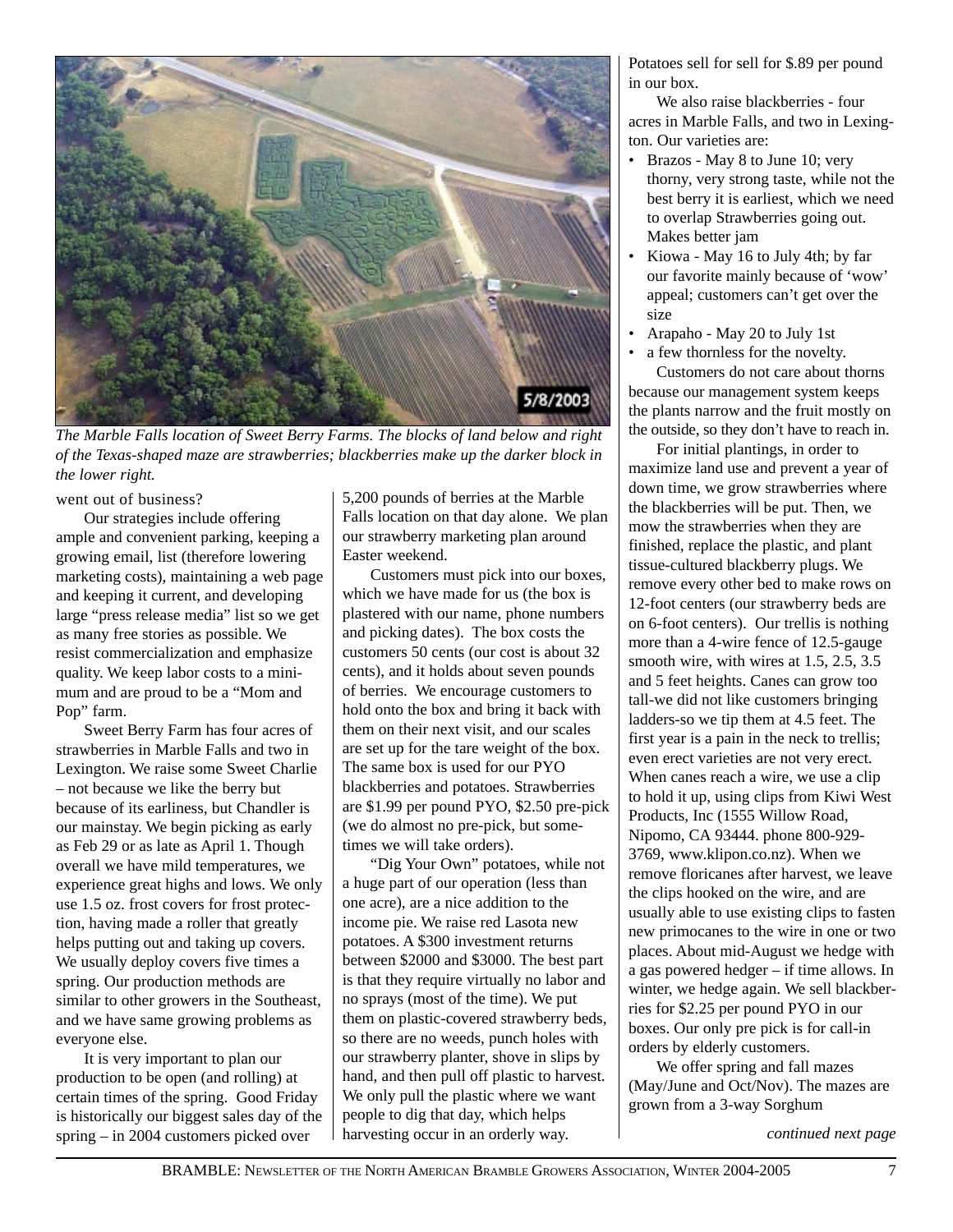## **Sweet Berry Farm**

*Continued from previous page*

Sudangrass cross and irrigated. The mazes are too susceptible to weather but because of potential for large return on a small investment, are worth the gamble. The maze in Marble Falls is the shape of Texas; that in Lexington is America. We make the paths "freehand" in big circling curves, careful to keep the grass "walls" at least six feet thick and have no deadends, so people don't cut through. Each maze has "towns" marked in their approximate map location. Each "town" has a sign and hole punch (a different punch shape for each town). Customers look for the towns and get a free drink if they find all the towns and have all the hole punches on their cards. We charge \$4.00 per person for the maze.

In fall, we truck in pumpkins and resell them (we grow a few but ours are terrible). This season has big potential it can be as big or bigger than spring, but the season is short (four weeks), too much labor is required, and customers stay too long (one hour in spring com-

pared to four hours in Fall) and we run out of parking (we have a 240-car max). Our emphasis is on additional activities (hayrides, the mazes, a Disc Dog Tournament, pumpkin painting, scarecrow stuffing, face painting, and a petting zoo). Finally, we also make jelly and ice cream. They are very nice valueadded products.\*

*You'll find articles about Sweet Berry's ice-cream making enterprise and email marketing in the 2005 Conference Proceedings.*

# C L I P P I N G S

# **International Meeting**

The International Society for Horticultural Science Ninth International Rubus and Ribes Symposium will be December 1-7, 2005 in Pulcon, Chile. For more information contact: Pilar Banados, Facultad de Agronomia Ingenieria Forestal, Universidad Catolica de Chile, Casilla 306-22, Santiago, CHILE; fax: 56-2-55334130, pbanados@puc.cl or online: www.faif.puc.cl/rubusribeschile.html

# **New Specialty Crops Legislation Becomes Law**

In December 2004, President George W. Bush signed the Specialty Crop Competitiveness Act (SCCA), landmark legislation revolutionizing federal funding policy for the nation's specialty crop industry. The SCCA authorizes \$54 million annually for five years to enhance the competitiveness, domestically and internationally, of each state's fresh produce crops. The law defines specialty crops as fruits and vegetables, nuts, dried fruits, and nursery crops.

The majority of the funding will come in the form of block grants through the state departments of agriculture. None of the millions of dollars earmarked for the produce industry will come in the form of direct subsidies. The bill was cosponsored by 122 members of Congress. Some key provisions:

**State Block Grants:** Directs the Secretary of Agriculture to make FY 2005 through 2009 State grants to enhance specialty crop competitiveness. Bases grant amounts on specialty crop

# **We Sell Micropropagated, Certified/Virus-Indexed Blackberry Plants**

*All Greenhouse Grown*

#### **Varieties**

**Apache\* thornless Arapaho\* thornless Chickasaw\* Choctaw Chester thornless Illini Hardy Kiowa\* Navaho\* thornless Ouachita\* Shawnee Triple Crown thornless** \* Patented



# Jones Farms

**7094 Honeysuckle Lane, Bailey, NC 27807 252-235-3248 home 252-399-9844 mobile email: jonesfarmsnc@aol.com**

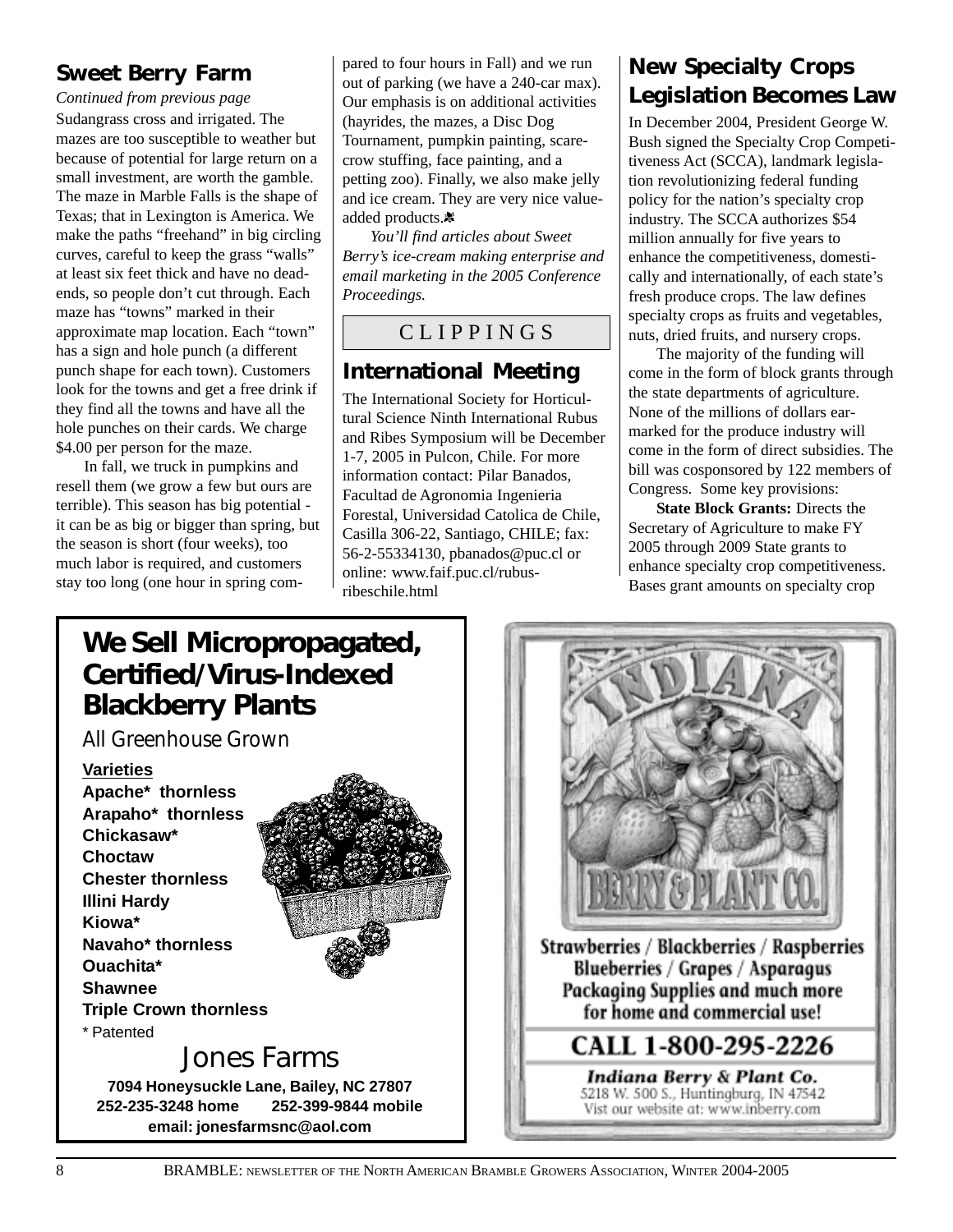production value in each state. Authorizes \$44.5 million for FY 2005 through 2009 appropriations (though Congress must still vote appropriations each year).

**Export Assistance:** Authorizes FY 2005 through 2009 appropriations for specialty crop technical assistance, mostly directed towards reducing barriers to export trade. Directs the Secretary to reduce the number of backlog permit applications for the export of agricultural commodities report back on phytosanitary issues affecting specialty crop exports.

A **Pest and Disease Response Fund** is established to support emergency eradication and research activities in response to economic and health threats posed by pests and diseases. Authorizes \$1 million per year for this fund, which will accumulate if not spent.

**Specialty Crop Research:** Directs the Secretary to elevate the priority of methyl bromide alternative research and extension activities and reexamine the risks and benefits of extending the phaseout deadline. Authorizes an additional \$5 million for research on alternatives to MB. Establishes a new Specialty Crops Advisory Board to advise USDA on the effectiveness of research, extension and economic programs affecting the specialty crop industry. USDA is directed to address the recommendations of this board in its anual budget submission to Congress.❖

*Information from the Florida Strawberry Growers Association newsletter, Dec. 20 2004, plus other sources. NABGA is looking into seeking bramble funding through this program. Due to the* *block-grant process, however, we may need to work at the state level rather than nationally. Contact NABGA president Ervin Lineberger if you'd be interested in working on this project.*

## **Food Safety Reminders**

*By Betsy Bihn, National GAPs Program Coordinator, Dept. of Food Science, Cornell.*

With spring almost upon us, most growers are busy thinking about planting or uncovering their crops. It is also time to consider marketing, food safety, harvesting, and selling the crop.

If you are a berry grower who operates a U-pick operation, have you considered providing toilets and hand washing facilities for your customers? Bathroom facilities encourage hand washing and minimize the need for customers to use the field when desperately in need of toilet facilities. It is never nice to consider customers relieving themselves in the field, but if no toilet is available I am willing to guess that it happens. Preventing crop contamination by human waste is very important.

Another thing to consider prior to the picking season is the picking containers used to harvest berries. Many farms allow individuals to bring their own containers for picking. Some provide containers. If you provide containers, be certain to have a standard system for washing and sanitizing containers between customers to insure the containers do not contribute to contamination. You may want to move to single-use

**STRAWBERRY & RASPBERRY PLANTS** 

**Blackberry Canes, Asparagus Crowns, Rhubarb &** Horseradish, Blueberry, Black Currant

**STRAWBERRY**  $R.R. #2$ Simcoe, Ontario Canada **N3Y 4K1** 

All plant material is grown under recognized Provincial or State Programs.

**CALL FOR FREE CATALOGUE** Phone: 1-519-426-3099 Fax: 1-519-426-2573 www.strawberrytyme.com containers to simplify the process. If you move to single-use containers, do not forget to maximize your marketing by placing stickers that advertise your farm, hours of operation, and other important information. Food safety is important. Make changes that improve safety and make sense to the success of your business.

If you have questions or comments, please contact me at eab38@cornell.edu, 315 787 2625, or visit our website at www.gaps.cornell.edu.

*From* New York Berry News*, March 18, 2005. You can view the complete newsletter at www.nysaes.cornell.edu/pp/ extension/tfabp/newslett/nybn43b.pdf*

# **Berry Health Symposium Scheduled**

The 2005 International Berry Health Benefits Symposium will be held in Corvallis, Oregon on June 13 and 14, 2005. The meeting is convened in recognition of the growing body of scientific knowledge that has unequivocally established that dietary intake of berry fruits has a positive and profound effect on human disease prevention. Organizers hope that the meeting will kick off a coalition of berry producers worldwide to unite in supporting research that will help them to continue to sell their products. Keynote speaker is Dr. Gary Stoner of Ohio State University, who is currently involved in research on using black raspberries to prevent colon and esophageal cancers. Talks include "Does the Production Environment Affect Bioactive Properties of Berries?", "Comparison of Berry Varieties for Anti-Cancer Characteristics", and "New Insights into the Health Benefits of Phytochemicals for Chronic Disease", among many others. A tour of the Willamette Valley berry industry is also scheduled. For details and registration information, contact Cat McKenzie at cat@oregon-berries.com or 541-456- 2264 or visit www.oregonstate.edu/ dept/foodsci/berryhealth.htm.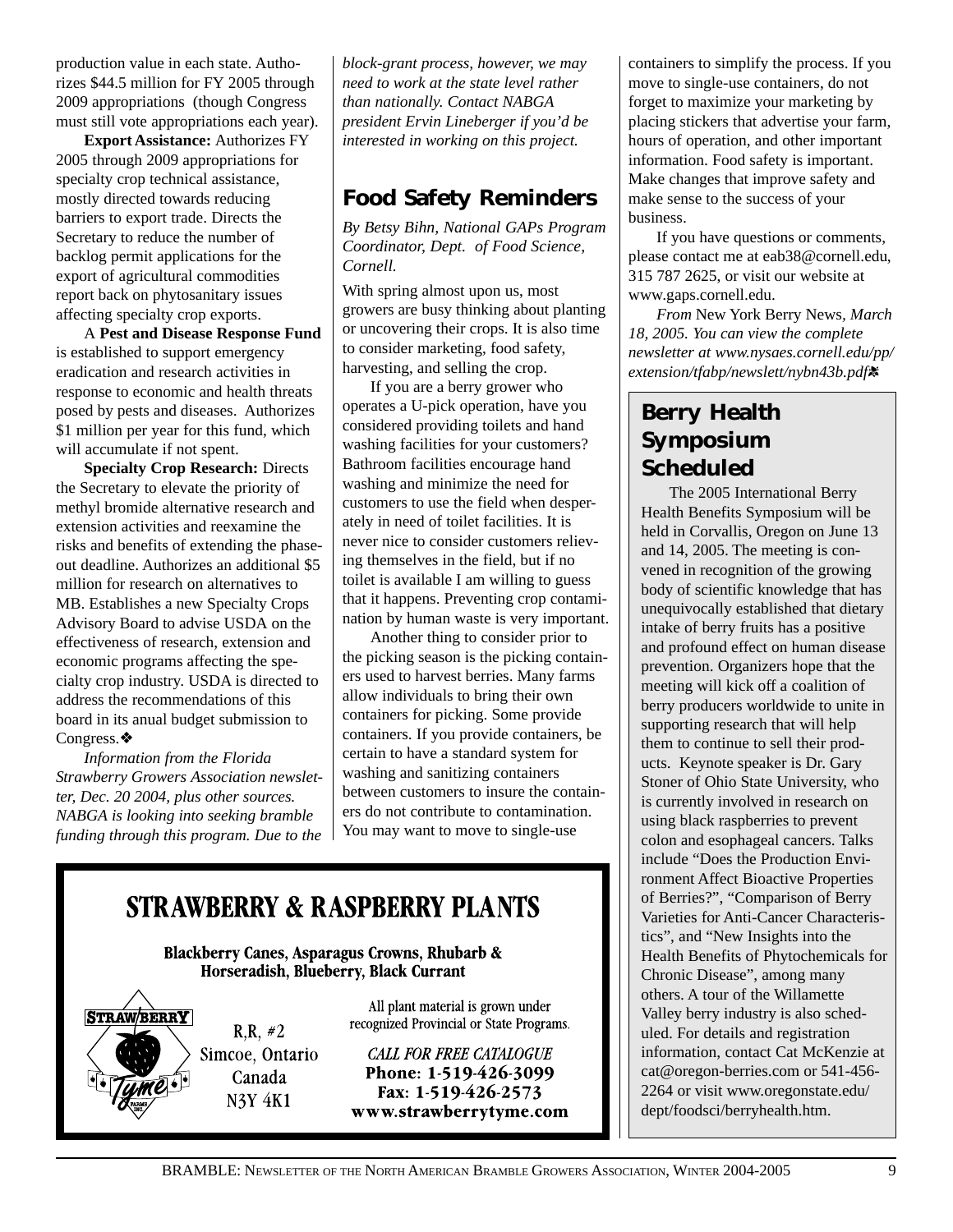# **SSR Markers for Brambles**

*By Kim Lewers, USDA-ARS-BARC-Fruit Lab, Beltsville, Maryland*

## **Introduction**

Traditional bramble breeding relies on years of evaluation to allow a breeder to select seedlings with all the best traits of both parents used in a cross-pollination. As a result, the process of developing new bramble cultivars can take longer than breeders, nurseries, and growers would prefer. In the future, breeders will have available genetic assay tools that will allow them to select indirectly for traits that usually take years to become evident. Some particularly useful genetic assay tools are called simple sequence repeat molecular markers (SSRs). Breeders can use SSR markers as an indirect assay to determine which seedlings in a breeding population will have a trait that may not express until the plant is mature. Once researchers find

specific SSR markers inherited with a specific trait 95% of the time or more, breeders can use those SSR markers to save time, field space, labor, and associated expense in selecting the next great bramble cultivars.

To develop SSR markers and begin using them with brambles, we partnered with Dr. Courtney Weber of Cornell University and Dr. John Cark of the University of Arkansas. Dr. Weber has a black raspberry ('Jewel')  $\times$  red raspberry (NY322) population segregating for fall fruiting, cane tipping, fruit color, and other important traits. Dr. Clark has a blackberry population ('APF-12'  $\times$ 'Arapaho') segregating for primocane fruiting, thornlessness, and several other traits.

In the last two years, our lab developed 44 SSRs from strawberry and tried to use them with raspberry and blackberry, because the three species are somewhat related. We found that around 10% (five and seven SSRs) of the strawberry-derived SSRs will be useful with brambles, but that number is grossly insufficient compared with the 100-plus

> SSR markers desired for this research. Therefore, we collaborated with Dr. Julie Graham of the Scottish Crop Research Institute (SCRI) to use 66 SSRs she developed from the red raspberry cultivar, 'Glen Moy'.

NABGA provided the funding to purchase the SSR markers developed by Dr. Graham, so we could test them with Dr. Weber's raspberry population and Dr. Clark's blackberry

population. Our objective was to find out which of these markers could be used with each of the populations in searching for SSR markers that are inherited with the valuable traits we want in new cultivars.

## **Experimental Design**

We combined the SSR markers with DNA extracted from the population parents and used them together in polymerase chain reactions in the lab. When the reactions were complete, we measured the sizes of the products resulting from these reactions. To measure and compare the reaction product size for the different parents. We used the USDA-ARS Beltsville Area Research Center's ABI 3730 genetic analyzer machine. We searched for SSRs that gave reaction products of different sizes for either 'Jewel' and NY322, the parents of the raspberry population, or 'APF-12' and 'Arapaho' the parents of the blackberry population.

### **Summary of Results and Conclusions**

The percentages of 'Glen Moy' red raspberry-derived SSR markers that gave a reaction product were 47 % for black raspberry 'Jewel', 65 % for red raspberry selection NY322, 25 % for blackberry 'APF-12', and 26 % for blackberry 'Arapaho'. By comparing the sizes of the products generated when individual SSR markers were used on the black raspberry, 'Jewel', and the red raspberry, NY322, we determined that 45 of the SSR markers can be used with the raspberry population. When similar comparisons were made between the sizes of products generated from 'APF-12' compared with those from 'Arapaho', we determined 14 SSR markers can be used with the blackberry population.

This is an improvement, but the number still falls far short of the desired number of over 100 SSR markers. More

Each research project funded by the NABG Research Foundation submits a progress report to the Foundation at the end of the year. Reports on all projects are printed in the *Bramble* over the course of the year. This is one of the reports received in December 2004 for projects funded in February 2004.

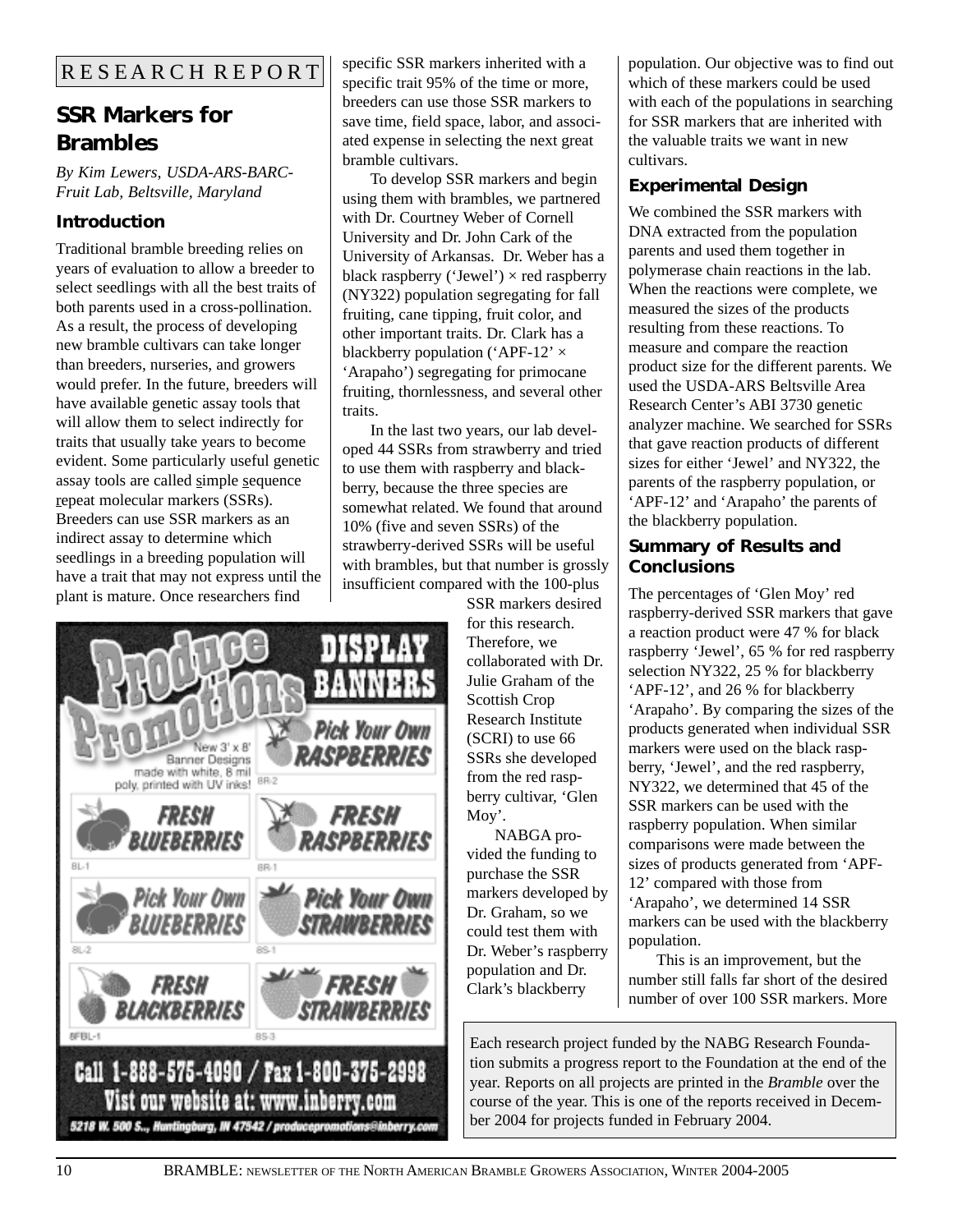SSR markers are needed for both raspberry and blackberry. The Scottish Crops Research Institute is continuing development of more SSR markers for raspberry, but SSR markers specifically for blackberry were not being developed by any research group that we were aware of.

The findings from this NABGAfunded research were used to support a request for the purchase of over 2,000 blackberry DNA sequences from which we expect to be able to develop 200 new SSR markers for use on these two populations. Therefore, the \$1500 NABGA generously provided has resulted in a resource to bramble researchers valued at \$24,700. Currently we are using the raspberry SSR markers with the raspberry and blackberry populations. We found one SSR marker inherited 82% of the time with the primocane fruiting trait in blackberry. We will continue searching to find SSR markers inherited over 95% of the time with each of the traits. $\ddot{\mathbf{x}}$ 

#### **Venezuelan Blackberry Grower Seeks Buyers**

Our farm is situated in Venezuela, South America, and is owned and operated by a joint North American-Venezuelan group. We are looking for international companies interested in importing our product to their countries.

We have initiated a blackberry project which will be producing aproximately 8,000 pounds of fruits per month, 12 months a year, starting July 2006. Price per pound for whole fruit: \$0.66/lb u.s. (\$1.46/kg u.s.), shipping and packaging not included.Price for pulp to be discussed. Blackberry production from other farms in Venezuela is also available immediately through our company.

If you are interested in acquiring our product please contact: Sylvio Miron, email: mironcelis@ cantv.net, phone: 011 58 (414) 748-5760 or Pablo Celis e-mail: ealtochama@ cantv.net, phone: 011 58 (274) 271-2383, phone/fax: 011 58 (274) 271-2105 Address: Piso 4, Torre Empresarial Alto Chama, Avenida Andrés Bello, Mérida, Venezuela

## NABGAFINANCIAL REPORT

| FY 2004 Financial Summary              |                |  |
|----------------------------------------|----------------|--|
| 10/1/03-9/30/04                        |                |  |
| <b>INCOME</b>                          |                |  |
| Bramble ads                            | \$<br>$\theta$ |  |
| Dues                                   | 9,820          |  |
| Acreage assessments                    | 210            |  |
| Literature sales                       | $\mathbf{0}$   |  |
| <b>Interest</b>                        | 7              |  |
| Am Fruit Grower                        | 580            |  |
| Northland BN                           | 1,280          |  |
| <b>Fruit Grower News</b>               | 6              |  |
| Miscellaneous                          | 100            |  |
| Interest income-CD                     | 299            |  |
| Conference                             | 2,970          |  |
| Donations (research)                   | 516            |  |
| <b>Total Income</b>                    | \$15,788       |  |
|                                        |                |  |
| <b>EXPENSE</b>                         |                |  |
| Management                             | 5,750          |  |
| Newsletter Exp.                        | 355            |  |
| Bank/Card Exp.                         | 180            |  |
| Literature Exp.                        | $\theta$       |  |
| Office Exp.                            | 938            |  |
| Telecommunications                     | 30             |  |
| Postage                                | 389            |  |
| Printing                               | 535            |  |
| Travel                                 | $\theta$       |  |
| Am Fruit Grower                        | 519            |  |
| <b>Fruit Grower News</b>               | $\theta$       |  |
| Northland BN                           | 1,210          |  |
| Conference                             | 4,251          |  |
| <b>Transfer to Research Foundation</b> | 2,216          |  |
| <b>Total Expense</b>                   | \$14,673       |  |

## **FY 2005 Budget**

*10/04-9/30/05*

| <b>INCOME</b>                                  |          |
|------------------------------------------------|----------|
| Bramble ads                                    | \$600    |
| Dues & acreage assessments                     | 10,00    |
| All subscription sales (net)                   | 100      |
| Interest income-CD                             | 150      |
| Conference                                     | 1,000    |
| Donations (research)                           | 400      |
| <b>Total Income</b>                            | \$12,250 |
| <b>EXPENSE</b>                                 |          |
| Management                                     | \$7,500  |
| Newsletter Exp.                                | 600      |
| Bank/Card Exp.                                 | 175      |
| Office Exp.                                    | 900      |
| Telecommunications                             | 150      |
| Postage                                        | 450      |
| Printing                                       | 600      |
| Travel                                         | 250      |
| <b>Transfer to Research Foundation</b>         | 2,400    |
| <b>Total Expense</b>                           | \$13,025 |
| In 2-Year CD                                   | \$16,260 |
| Notes: NABGA's fiscal year runs Oct. 1 - Sept. |          |
|                                                |          |

*30. Line items differ because of a change in financial recordkeeping systems during the 2004 year. NABGA's CD matures in June, 2005, and the Council has determined to cash it in and use it over the next few years to build the organization. For more information on these financial reports, contact the NABGA office.*

## NABG-RF FINANCIAL REPORT

(North American Bramble Growers Research Foundation) 2004–2005

#### **INCOME**

| 2004 Membership %         | \$1,800 |
|---------------------------|---------|
| 2004 Membership Donations | 516     |
| Interest                  | 2       |
| Donations                 | 2250    |
| Additional membership %   | 600     |
| Total                     | \$5,168 |
| <b>EXPENSE</b>            |         |
| 2004 Research Grants      | \$7,500 |
| 2003 Research Grant       | 1,600   |

*Notes: Although NABG-RF figures membership donations on a fiscal year that is the same as NABGA's, availability of funds for grants is figured at the time of the Foundation's annual meeting in February and includes some additional donations. 25% of grower membership fees goes directly to NABG-RF. The Executive Council approved an additional percentage to bring the total per member to \$25 for 2004 donations.*

Miscellaneous 11.00 Total \$9111.00